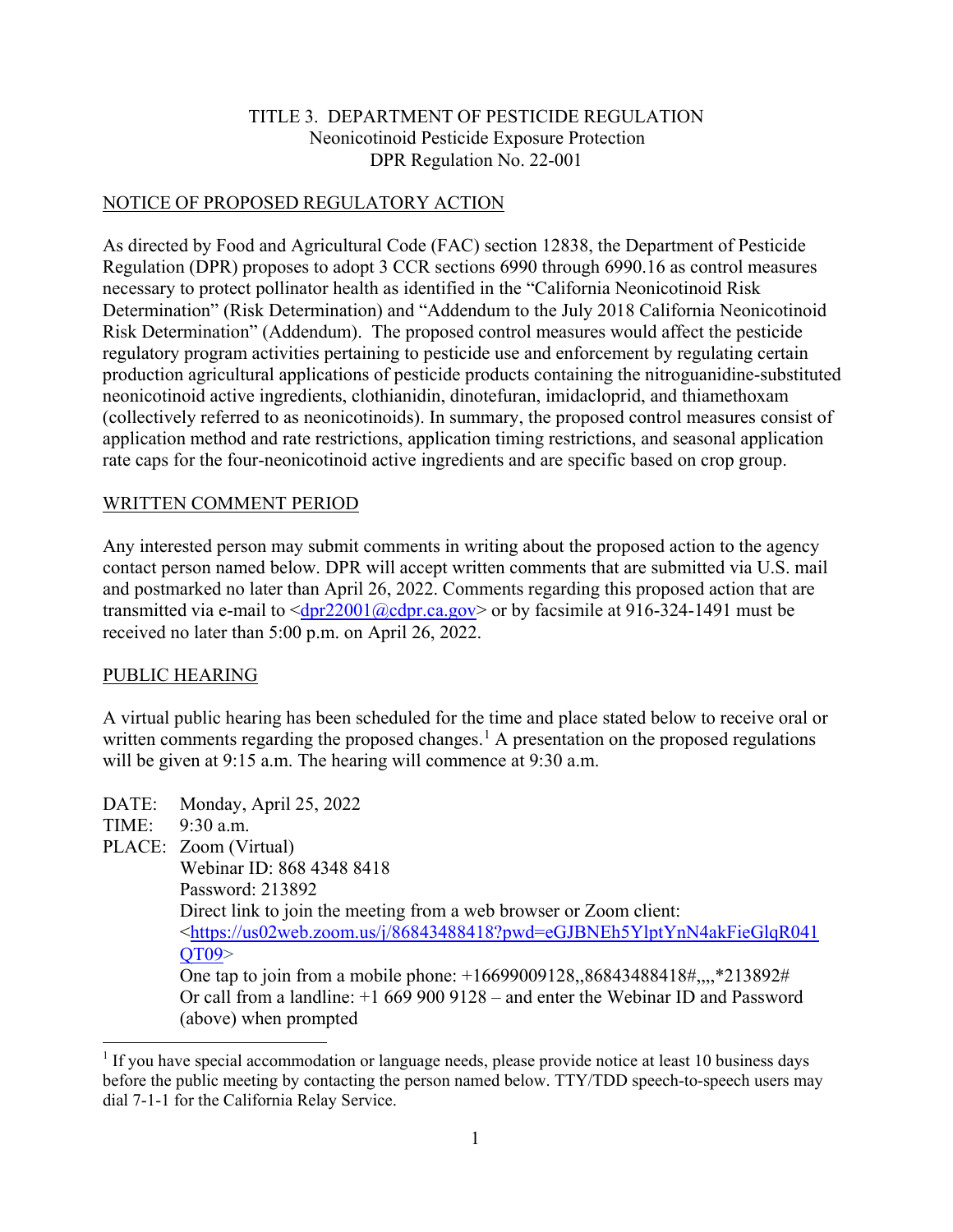The hearing will also be accessible via public webcast for persons who would like to watch this hearing without participating. The public webcast can be accessed by visiting the following web address: [<https://video.calepa.ca.gov/#/>](https://video.calepa.ca.gov/#/)

A DPR representative will preside at the hearing. Persons who wish to make comments orally during the hearing may raise their hand using the Zoom functions and make oral comments when called upon. Persons calling into the zoom meeting who wish to make a comment orally during the hearing may raise their hand by dialing \*9 on their phone's dial pad. This will indicate to DPR representatives that the person on the phone has raised their hand. Generally, persons will be heard in the order in which they raised their hand. Participants will also be given instructions on how to provide oral comment once they have accessed the hearing. The hearing will continue on the date noted above until all testimony is submitted. DPR requests, but does not require, that persons who make oral comments at the hearing also submit a written copy of their testimony via e-mail.

If persons experience technical difficulties during the hearing, persons may e-mail written comments to  $\langle \frac{dpr22001}{\omega} \frac{cdprca.gov}{\rangle}$ . Comments received through this e-mail during the hearing will be read at the hearing. DPR will also accept written comments that are submitted via U.S. mail and postmarked on the the day of the hearing. If the number of persons in attendance warrants, the hearing officer may limit the time for each oral comment in order to allow everyone wishing to speak the opportunity to be heard. Oral comments presented at a hearing carry no more weight than written comments.

## EFFECT ON SMALL BUSINESS

DPR has determined that the proposed regulatory action does affect small businesses.

# INFORMATIVE DIGEST/POLICY STATEMENT OVERVIEW

DPR protects human health and the environment through the regulation of pesticide sales and use, and by fostering reduced-risk pest management. DPR's strict oversight begins with product evaluation and registration; and continues through continuous evaluation, reevaluation and enforcement; statewide licensing of commercial and private applicators and pest control businesses; environmental monitoring; and residue testing of fresh produce. This statutory scheme is set forth primarily in FAC Divisions 6 and 7.

Pesticides are registered and licensed for sale and use with the U.S. Environmental Protection Agency (U.S. EPA) prior to California registration. DPR's registration evaluation is conducted in addition to U.S. EPA's evaluation. Before a pesticide is registered, both agencies require data on a product's toxicology and environmental fate to evaluate how it behaves in the environment; its effectiveness against target pests and the hazards it poses to non-target organisms; its effect on fish and wildlife; and its degree of risk to human health.

DPR continues to evaluate pesticides after they are registered. DPR's continuous evaluation program includes evaluating potential adverse effects resulting from the use of registered pesticide products and if necessary, placing products into formal reevaluation.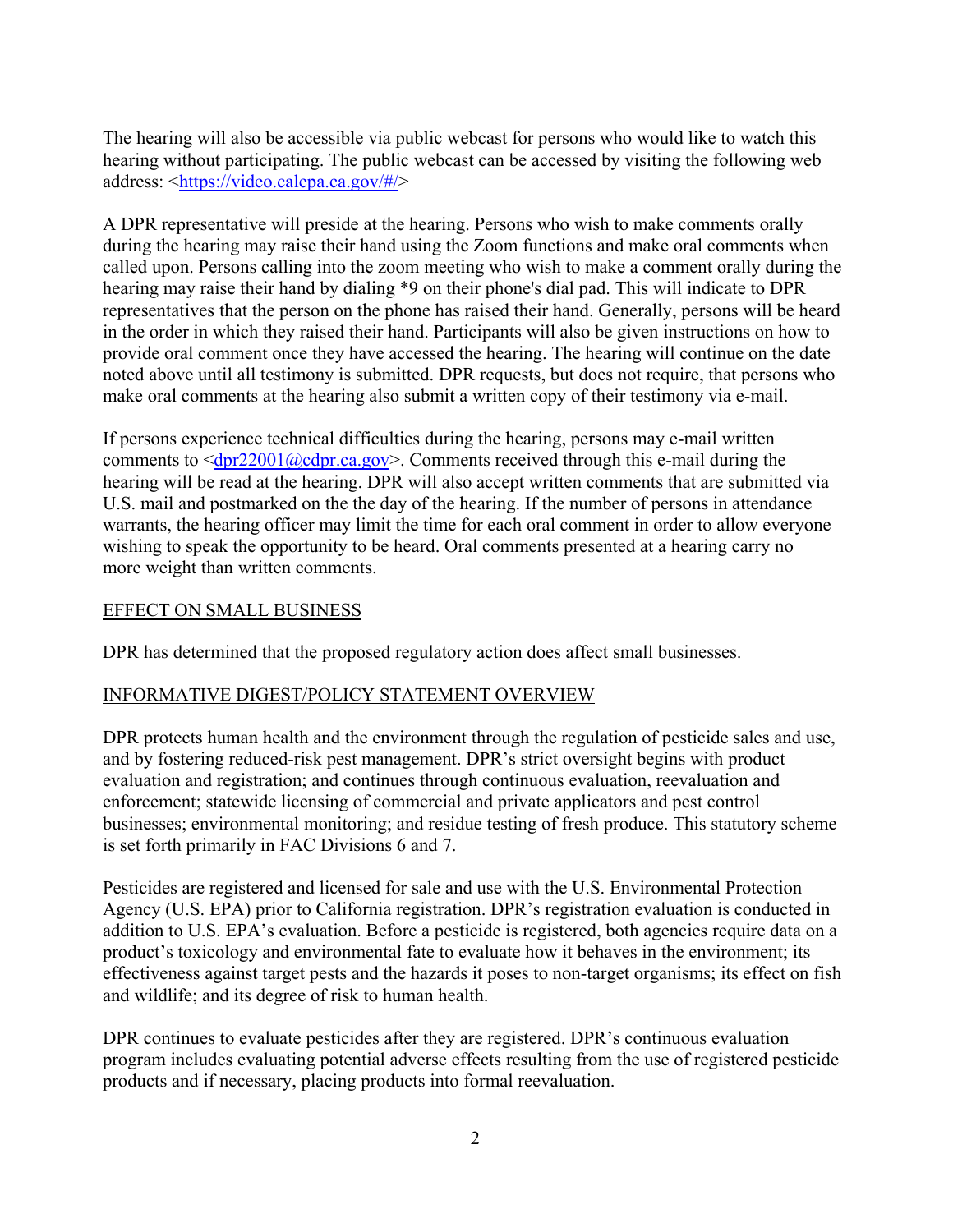In 2008, DPR received an adverse effects disclosure that showed potentially harmful effects of imidacloprid to pollinators. Studies of imidacloprid revealed high levels of the insecticide in leaves and blossoms of treated plants, as well as increasing residue levels over time. The residues were present at levels acutely toxic to honey bees, potentially threatening pollinator health. After investigating the disclosures, DPR placed certain pesticide products containing imidacloprid and the related neonicotinoid active ingredients, thiamethoxam, clothianidin, and dinotefuran, into reevaluation on February 27, 2009 to assess the magnitude of their residues in the pollen and nectar of agricultural commodities and the corresponding levels of risk to honey bee colonies. Certain products containing clothianidin, dinotefuran, and/or thiamethoxam were included in the reevaluation as they are in the same chemical family as imidacloprid, and have similar properties and characteristics (e.g., soil mobility, half-lives, and toxicity to honey bees). This group of active ingredients are known as the nitroguanidine-substituted neonicotinoids, colloquially called neonicotinoids.

DPR's reevaluation included pesticide products labeled for outdoor uses that would result in substantial exposure to honey bees. Within the outdoor uses, DPR focused on gathering data on neonicotinoid pesticides used in the production of an agricultural food and feed commodity because they are commonly used at relatively high application rates, and are detrimental to pollinators. Production agricultural products are those used for the production for sale of an agricultural commodity, which is defined in 3 CCR section 6000. DPR evaluated risks to pollinators from neonicotinoid uses in agricultural food and feed commodities, including fruits, vegetables, grains, legumes, and fiber and oilseed crops such as cotton. Trees grown for lumber and wood products, Christmas trees, ornamentals and cut flowers, and turf grown commercially for sod are also considered agricultural commodities under 3 CCR section 6000. However, DPR did not evaluate risks to these commodities due to sufficient label mitigation or the lack of pollinator exposure (i.e., not attractive to bees, grown indoors, lower use rates) and widespread use.

This rulemaking focuses on the use of neonicotinoid pesticides in the production of an agricultural food or feed commodity. Neonicotinoids are systemic insecticides that are transported through the vascular system of plants to all tissues, including leaves, nectar, and pollen. Neonicotinoid pesticides used for the production of agricultural food and feed commodities are labeled for soil, foliar, and seed treatment applications. Both foliar and soil applications of neonicotinoids pesticides have resulted in residues in both nectar and pollen at levels that may pose risk to bees. Applications of neonicotinoid pesticides prior to bloom may still contaminate the pollen and nectar that bees forage on while visiting crops during the bloom period. Thus, DPR assessed risks to pollinators from both soil and foliar applications of neonicotinoid pesticides made to agricultural food and feed commodities. Soil applications are made directly to the soil, whereas foliar applications are made to the leaves of the plant. These two application types have different directions for use on pesticide labels. Additionally, due to the systemic nature of imidacloprid, dinotefuran, thiamethoxam, and clothianidin, both soil and foliar application methods result in uptake of the pesticide throughout the plant, but result in different pesticide residue levels over time. Therefore, DPR evaluated risks to pollinators independently for each application method and the resulting residues that would be expressed in a plant's pollen and nectar. Additionally, some neonicotinoid pesticide labels allow use as a seed treatment on seeds grown for agricultural food and feed commodities. Risks from residues in pollen and nectar of crops from seed treatment applications were evaluated in the preliminary pollinator risk assessments published by U.S. EPA. The preliminary assessments concluded that seed treatment applications result in low neonicotinoid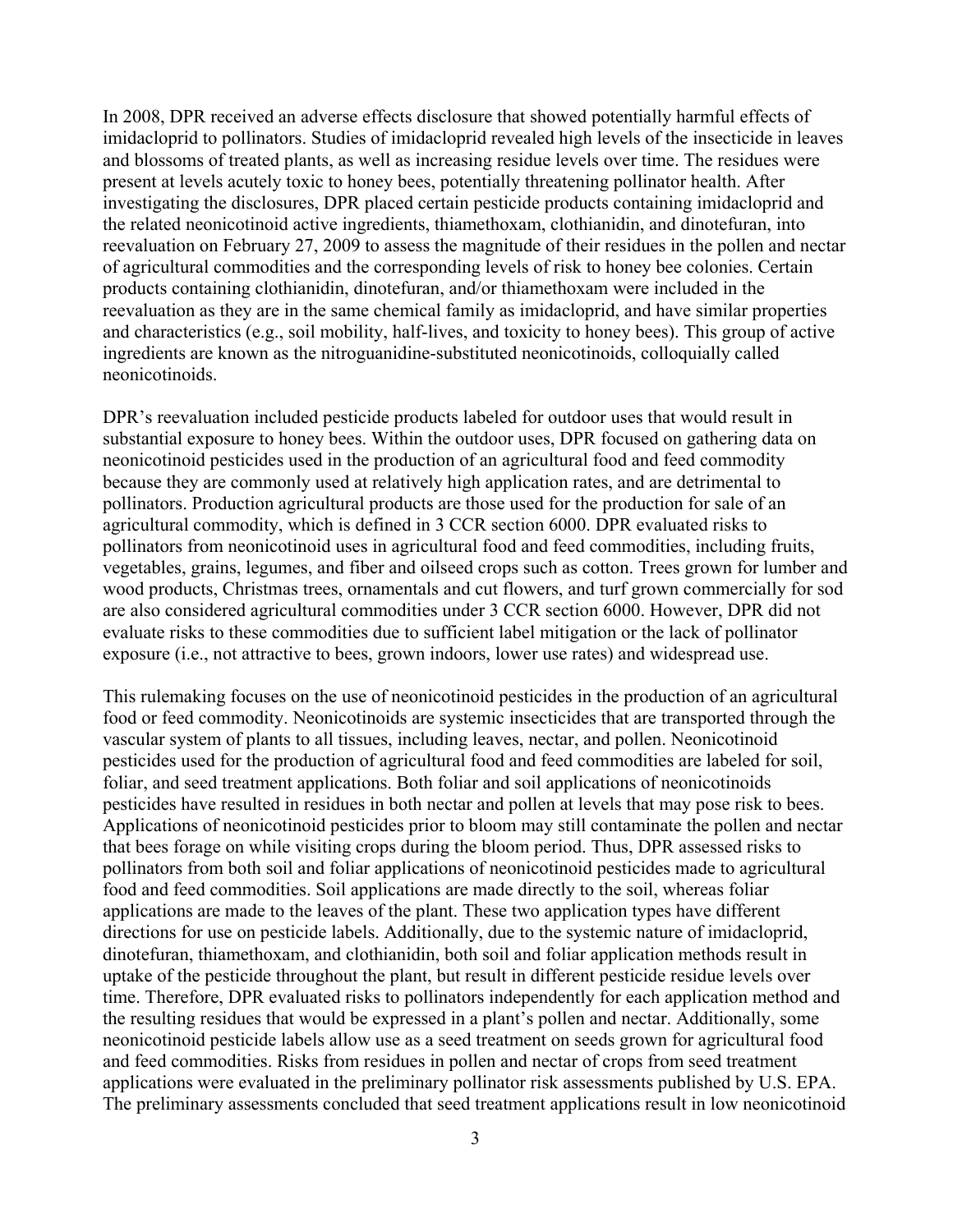residues in pollen and nectar and thus pose a low risk to honey bees; DPR concurred with this assessment in its Risk Determination. Therefore, seed treatment applications are not part of this rulemaking.

When a pesticide enters DPR's reevaluation process, DPR scientists evaluate existing data and relevant new data not previously submitted to the department, to determine the nature and the extent of the potential hazard and to identify appropriate mitigation measures, if needed. As part of the neonicotinoid reevaluation, DPR required neonicotinoid pesticide registrants to provide additional data that would allow DPR scientists to conduct a scientific determination of risk. Registrants of the four active ingredients were required to provide, for each active ingredient, honey bee larval toxicity data and field-based residue studies of pollen, nectar, and leaves from specific agricultural food and feed commodities. For field-based residue data requirements, DPR's Pesticide Use Reporting database was used to determine the crops of focus for each active ingredient. In 2009, DPR informed the registrants of the four neonicotinoid pesticide active ingredients of the objectives and basic design of the residue studies that were required to be conducted. Depending on the active ingredient, registrants were required to conduct trials on a minimum of three to eight commodities. For each commodity trial, the registrants were required to sample three agricultural sites with three different soil types over two consecutive years. In 2012, based on the results from the first few residue studies, DPR modified its residue study strategy to require that the neonicotinoids be applied to the crops using worst-case application scenarios (e.g., maximum seasonal label application rate, minimum reapplication intervals, for two consecutive years).

In 2014, the California Legislature adopted Assembly Bill (AB) 1789 (Chapter 578, Statutes of 2014) requiring DPR to issue a determination with respect to its reevaluation of neonicotinoids by July 1, 2018, and adopt control measures necessary to protect pollinator health within two years after making the determination (FAC section 12838).

In compliance with FAC section 12838 and the legislative intent of AB 1789, DPR submitted the Risk Determination to the California Legislature in July 2018. In conducting the Risk Determination, DPR followed the methods established in "Guidance for Assessing Pesticide Risks to Bees," which compares the levels of neonicotinoid residues in nectar, pollen, and flowers of agricultural crops to concentrations that cause colony-level effects such as decreased colony strength and decreased stores of honey in honeycombs as described above. DPR's Risk Determination relied on U.S. EPA's preliminary pollinator risk assessments as a foundation and included additional data received by DPR after U.S. EPA's preliminary pollinator risk assessments were issued. In January 2019, DPR published an Addendum based upon additional submitted information.

In the Risk Determination and Addendum, DPR found that certain agricultural applications of neonicotinoids presented a hazard to honey bees. As required under FAC section 12838, DPR's proposed regulations are control measures, consistent with the risk determination on neonicotinoids, that are necessary to protect pollinator health. The proposed regulations would add restrictions to existing use of neonicotinoids, including restrictions on application rates, application timing, and seasonal application rate caps, to protect pollinator health.

DPR proposes to adopt sections 6990 through 6990.16, as directed by FAC section 12838, as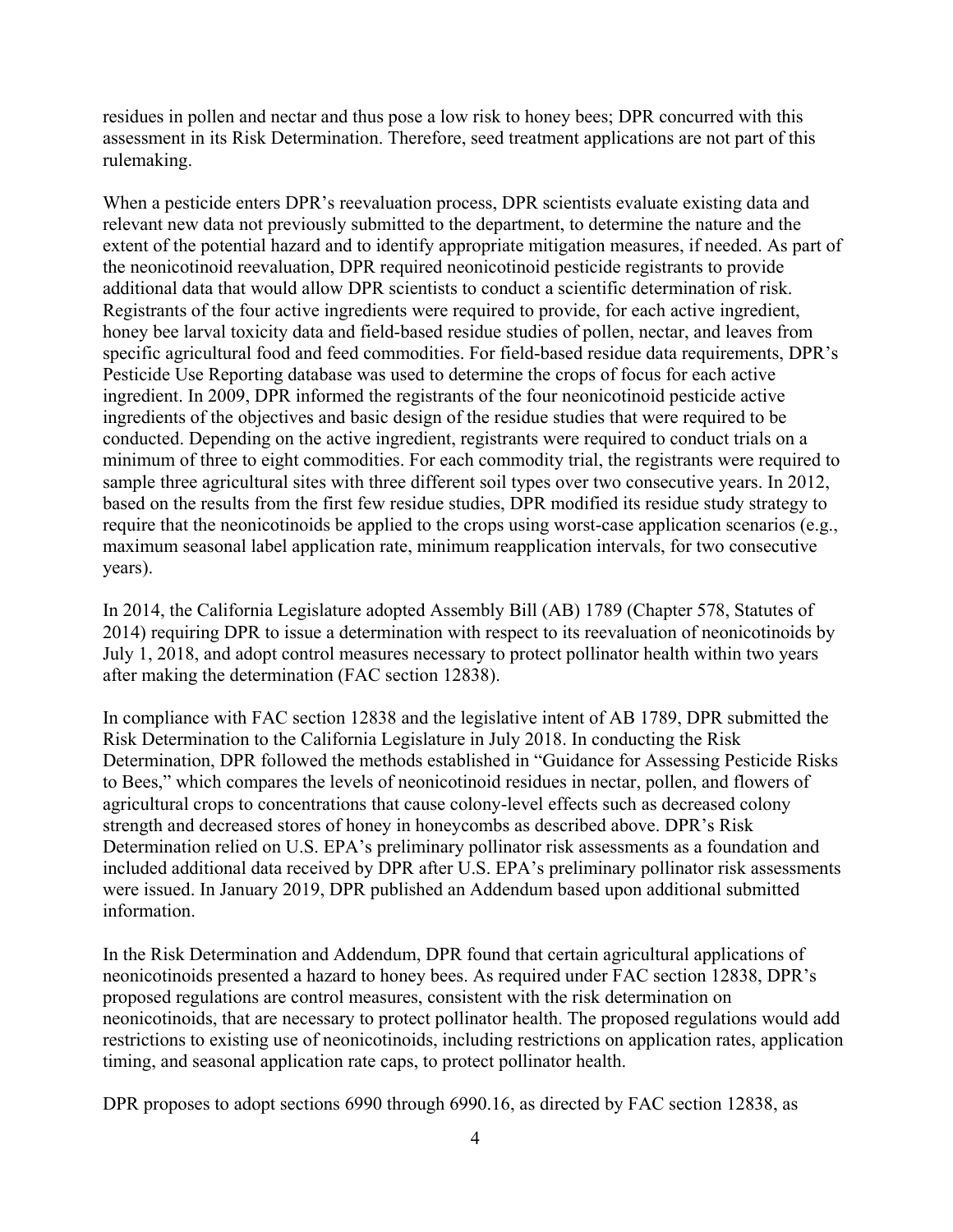control measures on the use of neonicotinoids to protect pollinator health. Use of neonicotinoids under the proposed regulations will be more protective than existing laws and practice. Section 6990(a)(1-6) establishes definitions for terminology used throughout the regulation for consistent interpretation. Section 6990(b)(1-16) establishes a list the crop groups and application types (foliar, soil, or both) that the proposed regulations apply to. Section  $6990(c)(1-3)$  establishes applications that are not subject to these proposed regulations, including situations in which the Risk Determination has concluded that the risk to bees is minimal and emergency situations where use of neonicotinoids is needed to address the emergency pest situation. Section 6990(d) establishes a legal presumption that the operator of the property intended to use managed pollinators at the time of the pesticide application if at any point in time during the growing season, the operator of the property uses managed pollinators. Sections 6990.1-6990.16 establish restrictions on the use of neonicotinoids for the following specific crop groups:

- (1) Berries and small fruits (Crop Groups 13 and 13-07)
- (2) Bulb vegetables (Crop Group 3 and 3-7)
- (3) Cereal grains (Crop Groups 15 and 16)
- (4) Citrus fruit (Crop Groups 10 and 10-10)
- (5) Cucurbit vegetables (Crop Group 9)
- (6) Fruiting vegetables (Crop Groups 8 and 8-10)
- (7) Herbs and spices (Crop Groups 19, 25, and 26)
- (8) Leafy vegetables including brassica (cole) (Crop Groups 4, 4-16, 5, 5-16 and 22)
- (9) Legume vegetables (Crop Groups 6 and 7)
- (10) Oilseed (Crop Group 20)
- (11) Pome fruits (Crop Groups 11 and 11-10)
- (12) Root and tuber vegetables (Crop Groups 1 and 2)
- (13) Stone fruits (Crop Groups 12 and 12-12)
- (14) Tree nuts (Crop Groups 14 and 14-12)
- (15) Tropical and subtropical fruit, edible and inedible peel (Crop Groups 23 and 24)
- (16) Coffee, peanuts, globe artichoke, mint, hops (female plants only), and tobacco

The proposed regulations incorporate a multi-level mitigation approach based on the relative attractiveness of each crop to bees. The proposed regulations designate each of the crops listed above into one of three categories: (1) highly attractive to bees; (2) moderately attractive to bees; or (3) not attractive to bees or harvested before bloom. In the proposed regulations, there are generally three types of restrictions proposed for each crop group: (1) prohibition of applications during bloom, (2) a seasonal application cap, and (3) crop-specific application rate and timing restrictions based on available data. For crop groups that are highly attractive to bees, all three restriction types are applicable at all times. For crop groups that are moderately attractive to bees, restrictions 1 and 2 are always applicable. However, the rate and timing restrictions (restriction 3) only apply when managed pollinators are brought into the field for pollination services. DPR also proposes exemptions from the proposed regulations for crops that are not attractive to bees or crops that are harvested before bloom. This multi-level mitigation approach offers higher levels of restriction when crops are expected to provide a large portion of the bees' diet. Additionally, the approach offers lower levels of restriction when crops are not expected to provide a significant portion of the bees' diet, as the expected level of exposure will not pose a significant adverse risk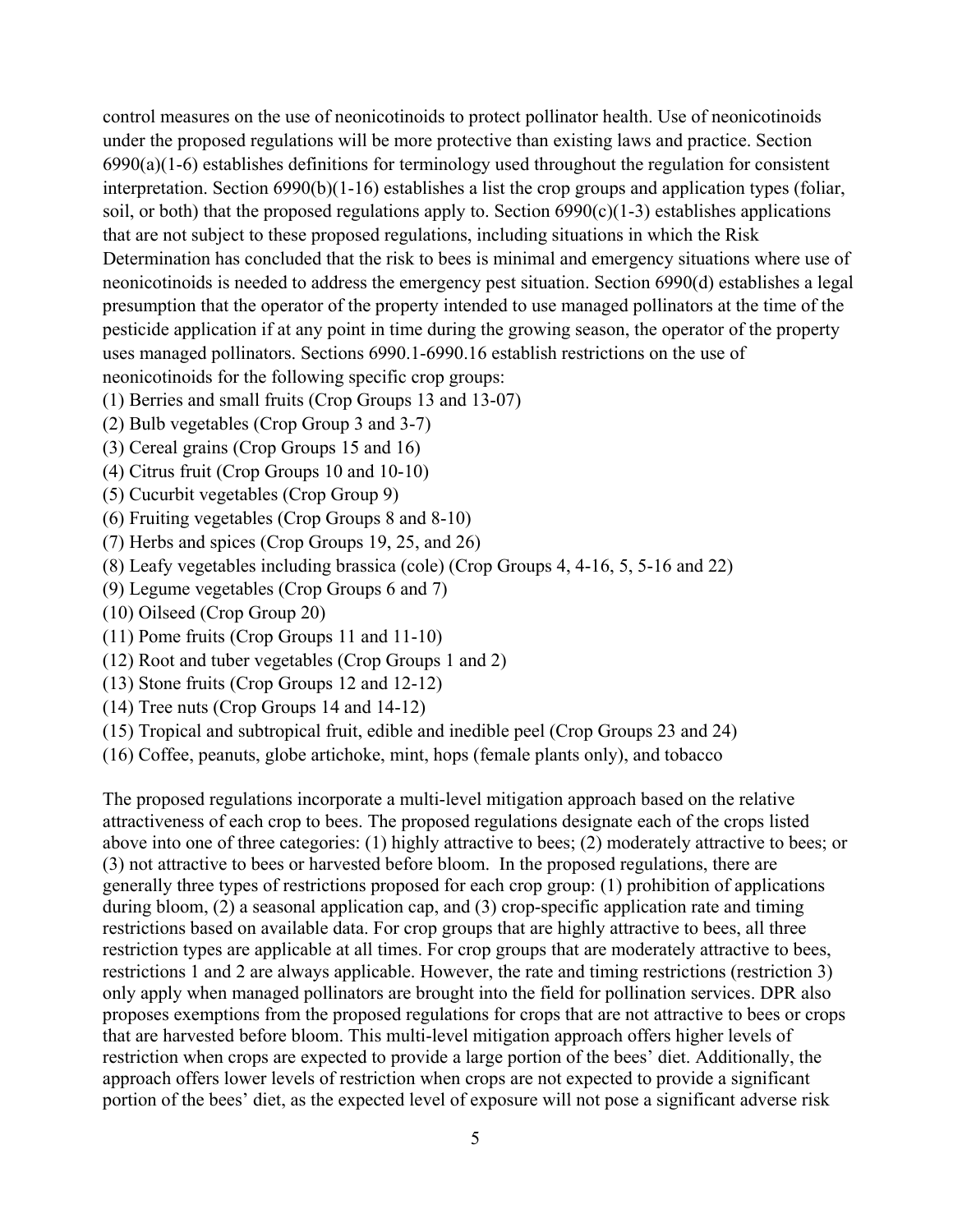#### to bees.

Adoption of these proposed regulations will benefit the State's environment by creating enforceable requirements that protect pollinator health, such as restrictions on application rates and timing. As stated above, according to information from DPR's pesticide use report database and the CDFA's "Economic and pest management evaluation of proposed regulation of nitroguanidine-substituted neonicotinoid insecticides: eight major California commodities," dated July 2, 2021, DPR projects the proposed regulations will reduce the amount of pounds of neonicotinoids applied and acres treated by 43% and 45%, respectively, from existing use.

During the process of developing these regulations, DPR conducted a search of any similar regulations on this topic and concluded that these proposed regulations are not inconsistent or incompatible with existing state regulations. DPR is the only agency that has the authority to regulate the use of pesticides.

# IMPACT ON LOCAL AGENCIES OR SCHOOL DISTRICTS

DPR determined that the proposed regulatory action does not impose a mandate on local agencies or school districts. DPR also determined that there are no costs to any local agency or school district requiring reimbursement pursuant to Government Code section 17500 et seq. There are no other nondiscretionary costs or savings imposed upon local agencies that are expected to result from the proposed regulation action.

County agricultural commissioner (CAC) offices are the local government agencies responsible for enforcing pesticide regulations in California, including any changes to pesticide regulations such as the proposed regulations. DPR establishes an annual work plan with the CACs, which already requires the CACs to conduct pesticide use inspections and investigations and enforce compliance with California worker protection laws and regulations. CACs will continue to enforce regulations according to their work plan and should be able to accommodate for any cost within their existing budgets and resources. Therefore, DPR anticipates that there will be no fiscal impact on these agencies. DPR does not expect any other local agencies to be affected by the proposed regulations, thus no fiscal impact on local agencies is expected.

# COSTS OR SAVINGS TO STATE AGENCIES

DPR determined that no savings or increased costs to any state agency will result from the proposed regulatory action. DPR's budget revenue is based on fees from the registration and sale of pesticide products, including neonicotinoids. The proposed regulations will not result in cancellation or prohibit the sale of any currently registered products. The proposed regulations would, however, affect the amount of neonicotinoids used, and in some cases, require growers to use alternative pesticide products. DPR expects any possible losses in general retail sales of neonicotinoid products to be offset by additional sales of other insecticide products. The expected decrease is likely to be a small percentage of DPR's overall mill assessment fee revenue and is likely to be offset by a small increase in sales of alternative pesticides. DPR anticipates that it will be able to absorb any difference within its existing budget and resources. Therefore, the proposed regulations are unlikely to have a fiscal impact on DPR. DPR does not expect any other state agencies to be affected by the proposed regulations, and thus no fiscal impact on state agencies is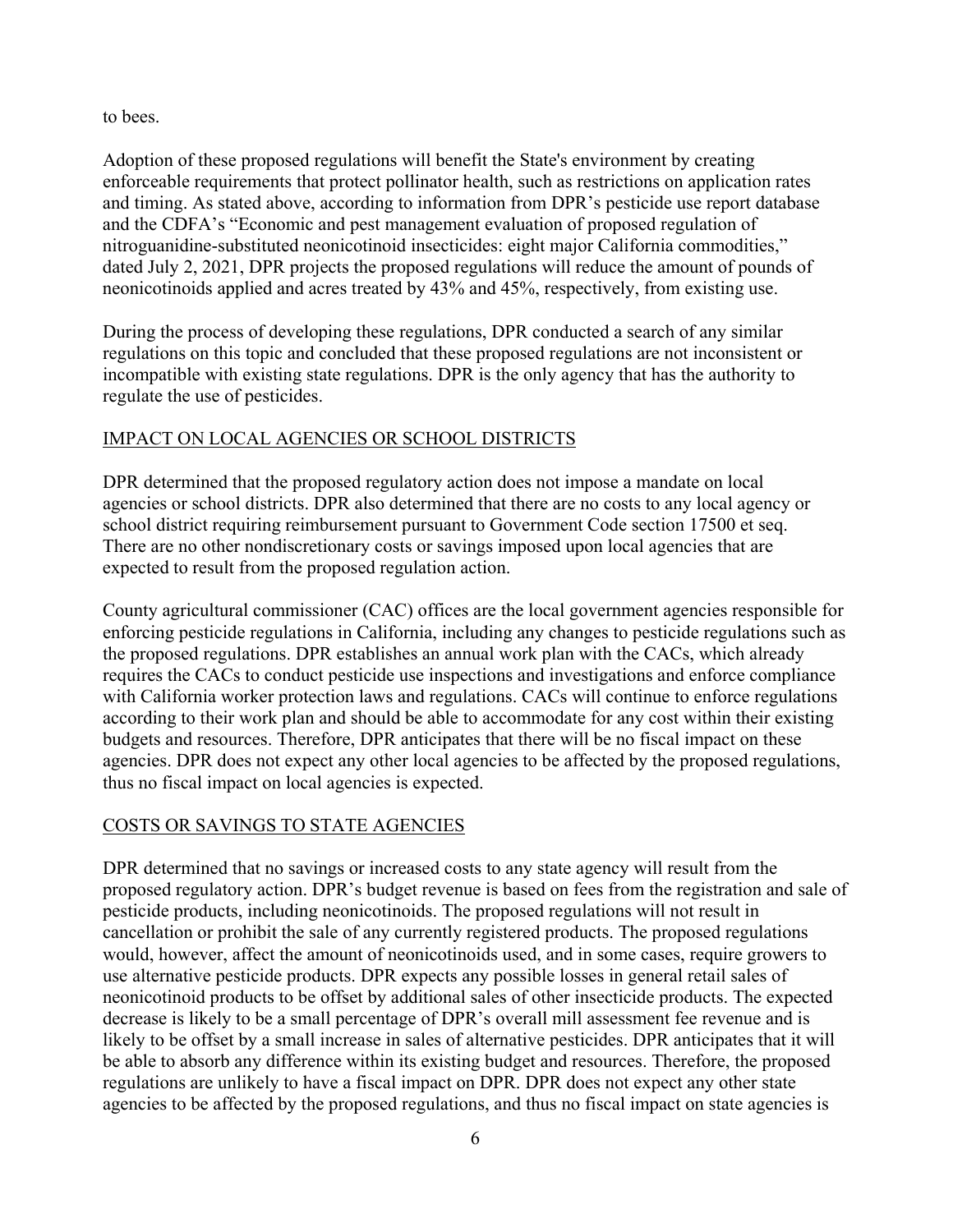expected.

# EFFECT ON FEDERAL FUNDING TO THE STATE

DPR determined that no costs or savings in federal funding to the state will result from the proposed action.

#### EFFECT ON HOUSING COSTS

DPR made an initial determination that the proposed action will have no effect on housing costs.

## SIGNIFICANT STATEWIDE ADVERSE ECONOMIC IMPACT DIRECTLY AFFECTING BUSINESS

DPR has made an initial determination that adoption of these proposed regulations will have a statewide adverse economic impact directly affecting businesses, including the ability of California businesses to compete with businesses in other states. While the proposed regulations will have a statewide economic impact, the impact will not be significant.

## COST IMPACTS ON REPRESENTATIVE PRIVATE PERSONS OR BUSINESSES

In consultation with CDFA's Office of Pesticide Consultation and Analysis (OPCA), DPR has determined that the adoption of these proposed regulations will have an insignificant cost impact on representative private persons or businesses. As outlined below, DPR estimates the annual impact per grower to be \$470. The proposed regulations will reduce the amount of neonicotinoids applied, and in some cases, require growers to use an alternative pesticide. The impact of these changes is discussed in the economic impact assessment titled "Economic and pest management evaluation of proposed regulation of nitroguanidine-substituted neonicotinoid insecticides: eight major California commodities." This document is listed in the "Documents Relied Upon" section of the initial statement of reasons and is available from DPR. The proposed regulations will primarily affect California growers who use the neonicotinoid active ingredients on the following eight crops: almonds, cherries, citrus, cotton, grapes, strawberries, tomatoes, and walnuts. The economic impact assessment estimates an annual impact of \$12.2–13.3 million for these crops. Growers who farm crops treated with the subject active ingredients can expect to see increases in operating costs associated with the treatment costs of replacing neonicotinoids with alternative active ingredients that may result in minor reductions of gross revenues. Those reductions are not expected to result in noticeable shifts in crop selection.

Based upon CDFA's economic impact assessment, DPR extrapolated the costs associated with eight crops to estimate the economic impact of the proposed regulations on all affected crops and use patterns. This resulted in a total estimated annual direct economic cost of \$15.2 to \$16.6 million for all crops that would be affected by the proposed regulations. Using California Department of Finance's guidance, DPR assumed indirect cost to be equal to direct cost. That is, the total direct plus indirect costs were estimated as two times the direct cost. Using this assumption, DPR estimated that the annual combined direct plus indirect cost to all businesses impacted by the proposed regulations will be \$30.3 to \$33.3 million for all California businesses. The total combined statewide dollar costs that all businesses (including small business) are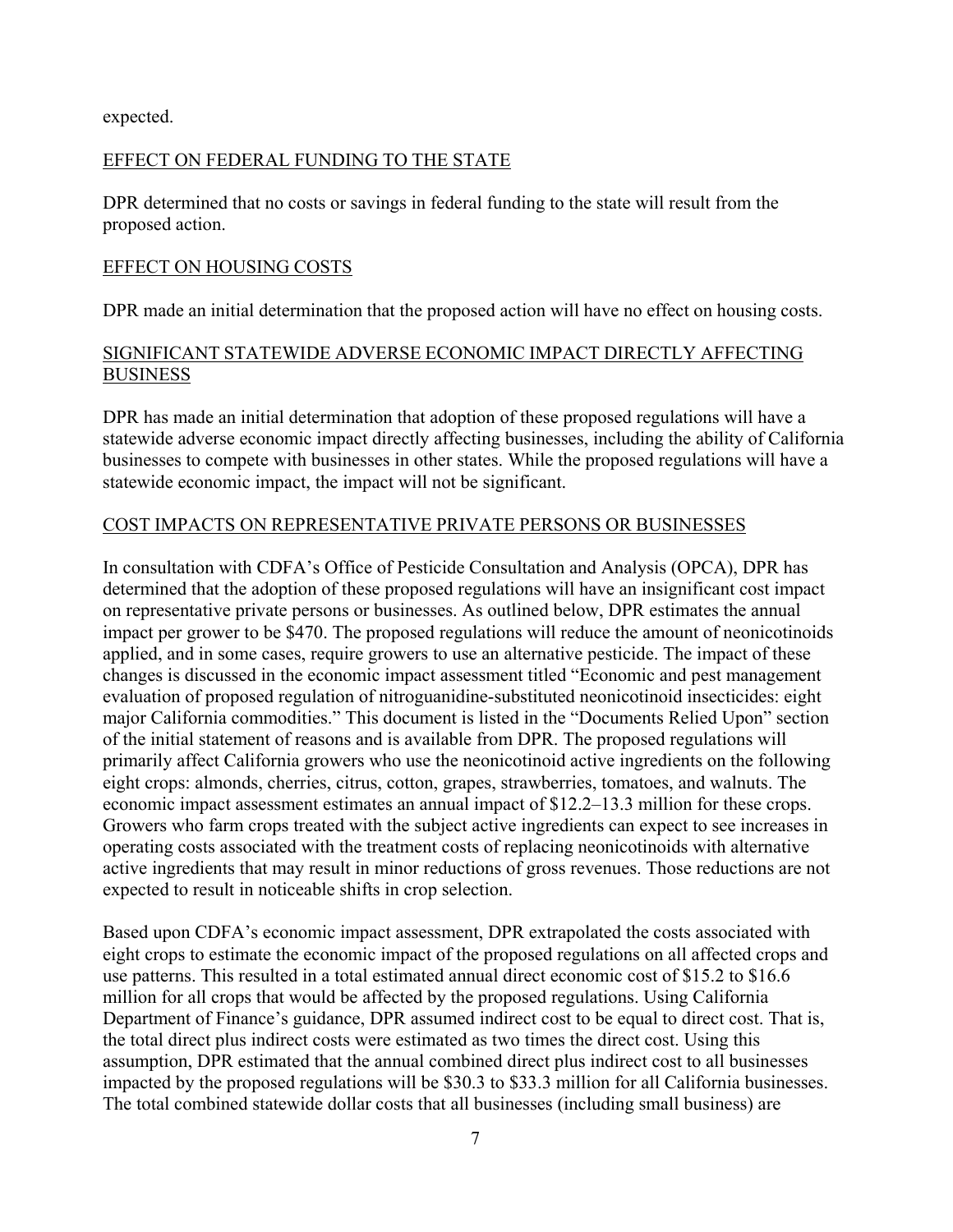expected to incur over the lifetime (5 years) of the proposed regulations is \$151.6 to \$166.3 million. DPR estimates that 70,500 growers will be affected by these requirements. Therefore, the average annual cost of the regulation for each affected grower is estimated as about \$470 (\$33.3 million / 70,500 growers).

In addition to the minor anticipated economic impacts, there are potential economic benefits to businesses. The proposed regulations are expected to result in reduced pollinator exposure to neonicotinoids, and therefore, benefit pollinator health. Additionally, the proposed regulations may decrease overall pollinator deaths, resulting in stronger bee colonies and potential financial benefits to beekeepers and growers. Today, more than 2.8 million managed honey bee colonies in the U.S. pollinate crops worth an estimated \$15 billion each year. Of these, over 1.1 million colonies are used in California. Both natural and managed pollinators are a critical piece to California agricultural, thus, protecting pollinators has economic benefits for the industry. However, DPR is not able to quantify these scenarios.

## RESULTS OF THE ECONOMIC IMPACT ANALYSIS

*Impact on the Creation, Elimination, or Expansion of Jobs/Businesses:* DPR determined that the proposed action would not create or eliminate jobs or businesses in California because the neonicotinoid pesticide products can be used with restrictions. In cases where neonicotinoid pesticide products can no longer be used, alternative pest management tools and practices exist. Pest management will be necessary regardless of a decline in sales and use of pesticides subject to the proposed regulations, and thus the creation or elimination of jobs and businesses are not expected to be impacted. In addition, this proposal is unlikely to result in the expansion of businesses currently doing business within California because impacted growers are not expected to contract with other businesses to comply with the regulation and current pesticide dealers will continue to sell the regulated chemicals as well as sell alternative chemical(s). Any new demand for pest control services would be spread out among the already existing pest control businesses in the state and would likely be handled with existing staff.

*The Benefits of the Regulation to the Health and Welfare of California Residents, Worker Safety, and the State's Environment:* The proposed regulations will benefit the State's environment by creating enforceable requirements that protect pollinator health. The proposed regulations will reduce pollinator exposure of neonicotinoids resulting from certain agricultural uses by restricting applications on bee-attractive crops by limiting the application rates and timing, and establish seasonal application rate caps to ensure that residue levels in flowering crops are below the no observable effects concentration identified in the Risk Determination. Implementation of the proposed regulations will not adversely affect the health and welfare of California residents or worker safety.

#### CONSIDERATION OF ALTERNATIVES

DPR must determine that no reasonable alternative considered by the agency, or that has otherwise been identified and brought to the attention of the agency, would be more effective in carrying out the purpose for which the action is proposed, would be as effective and less burdensome to affected private persons than the proposed regulatory action, or would be more cost-effective to affected private persons and equally effective in implementing the statutory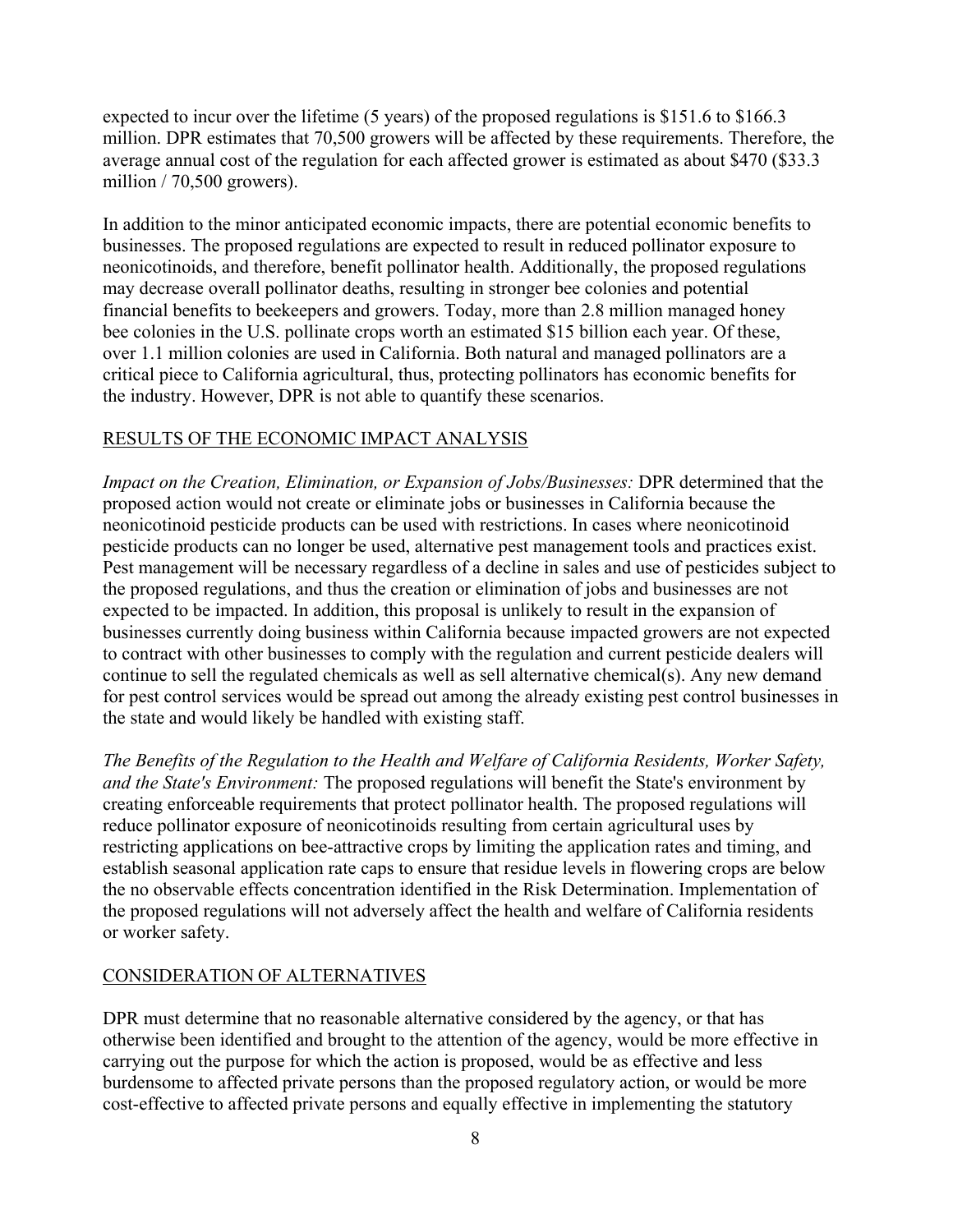policy or other provision of the law.

# AUTHORITY

This proposed regulatory action is taken pursuant to the authority vested by FAC sections 11456, 12838, and 12976.

## REFERENCE

This proposed regulatory action is to implement, interpret, or make specific FAC sections 11501, 11708, 11733, 12824, 12825, and 14012.

# AVAILABILITY OF STATEMENT OF REASONS AND TEXT OF PROPOSED REGULATIONS

DPR prepared an Initial Statement of Reasons and is making available the express terms of the proposed action, all of the information upon which the proposal is based, and a rulemaking file. A copy of the Initial Statement of Reasons and the proposed text of the regulation may be obtained from the agency contact person named in this notice. The information upon which DPR relied in preparing this proposal and the rulemaking file are available for review at the address specified below.

# AVAILABILITY OF CHANGED OR MODIFIED TEXT

After the close of the comment period, DPR may make the regulation permanent if it remains substantially the same as described in the Informative Digest. If DPR does make substantial changes to the regulation, the modified text will be made available for at least 15 days prior to adoption. Requests for the modified text should be addressed to the agency contact person named in this notice. DPR will accept written comments on any changes for 15 days after the modified text is made available.

# AGENCY CONTACT

Written comments about the proposed regulatory action; requests for a copy of the Initial Statement of Reasons, and the proposed text of the regulation; and inquiries regarding the rulemaking file may be directed to:

> Lauren Otani, Senior Environmental Scientist (Specialist) Department of Pesticide Regulation 1001 I Street, P.O. Box 4015 Sacramento, California 95812-4015 916-445-5781

Note: In the event the contact person is unavailable, questions on the substance of the proposed regulatory action may be directed to the following back-up person at the same address as noted below: